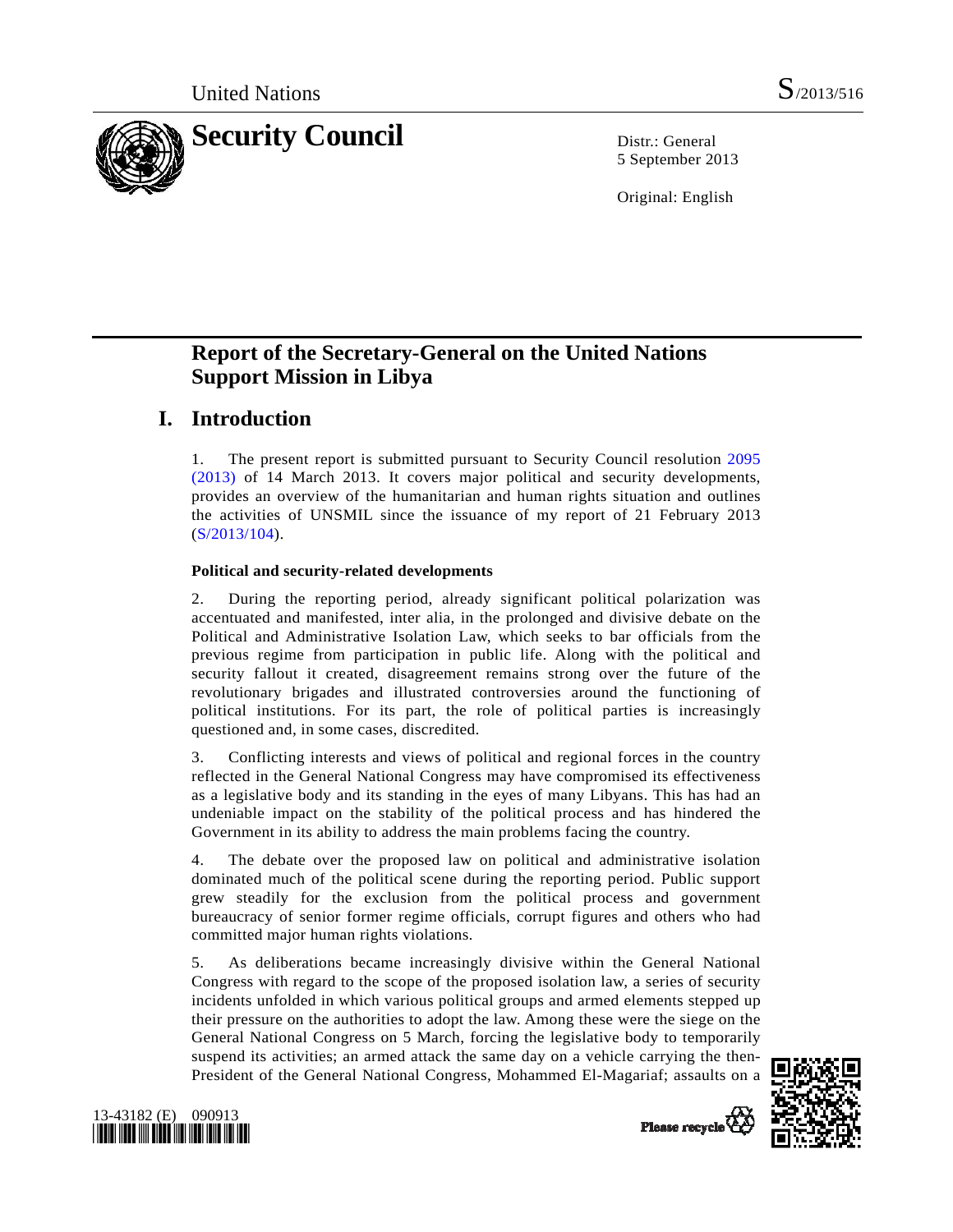number of media outlets for their perceived bias against the law; and, most significantly, a two-week siege which began on 28 April by revolutionary brigades of several government ministries, including foreign affairs, interior and justice.

6. A majority vote in the General National Congress on 9 April resulted in the amendment of article 6 of the Constitutional Declaration, effectively protecting legislation on political isolation from legal challenge and thus paving the way for the eventual passage of the law. In its original form, the article had guaranteed citizens' equality before the law, which would have potentially disqualified the proposed law.

7. On 5 May, the General National Congress voted for the Political and Administrative Isolation Law by an overwhelming majority. The law, which is applicable for 10 years, lists a wide range of political, administrative and other positions, as well as types of affiliation and conduct, as a basis for the exclusion of individuals from public life. Proposals that the law include provisions for exempting persons on the basis of their early support for the Libyan revolution were rejected. Prior to the adoption of the law, UNSMIL advised the General National Congress on international standards and best practices for the vetting of State institutions, as well as on the potential consequences of exclusionary measures. In a memorandum presented to the General National Congress President, UNSMIL indicated clearly that some of the criteria for the proposed law are disproportionate, and at times vague, and could violate the civil and political rights of many citizens.

8. A commission has been formed to implement the law in all cases except those involving the judiciary. A number of challenges to the constitutionality of the law have since been submitted, including one by Libya's National Council for Civil Liberties and Human Rights.

9. Despite a distinguished record in active opposition to the Qadhafi-regime over three decades, Mohammed El-Magariaf chose to resign from his post as President of the General National Congress on 28 May in anticipation of the application of the law to him. First Vice-President Juma Attiga followed suit on 16 July. Nouri Abu-Sahmain has since replaced Mr. El-Magariaf as President, following a vote by the General National Congress on 25 June.

10. In response to calls from within the General National Congress and elsewhere for the formation of an emergency Cabinet, Prime Minister Ali Zeidan announced on 31 July that he would make new ministerial appointments and set up a crisis committee within the Cabinet. Deputy Prime Minister Awad al-Barasi resigned on 1 August, charging that government decision-making was overcentralized. A number of other ministers had resigned earlier in anticipation of being disbarred under the Political and Administrative Isolation Law.

11. The political fallout of the Political and Administrative Isolation Law deepened on 4 July, with the decision of the Coalition of National Forces to suspend the participation of its members in the General National Congress, except for the discussion and adoption of the electoral law for the Constitution Drafting Assembly. The bloc's leaders cited intimidation by armed groups with respect to the adoption of the isolation law as grounds for their boycott. The Coalition of National Forces also urged agreement on a future road map, given that delays in adopting the electoral law for the Constitutional Drafting Assembly meant that the current timelines specified for the transitional period would extend beyond the mandate of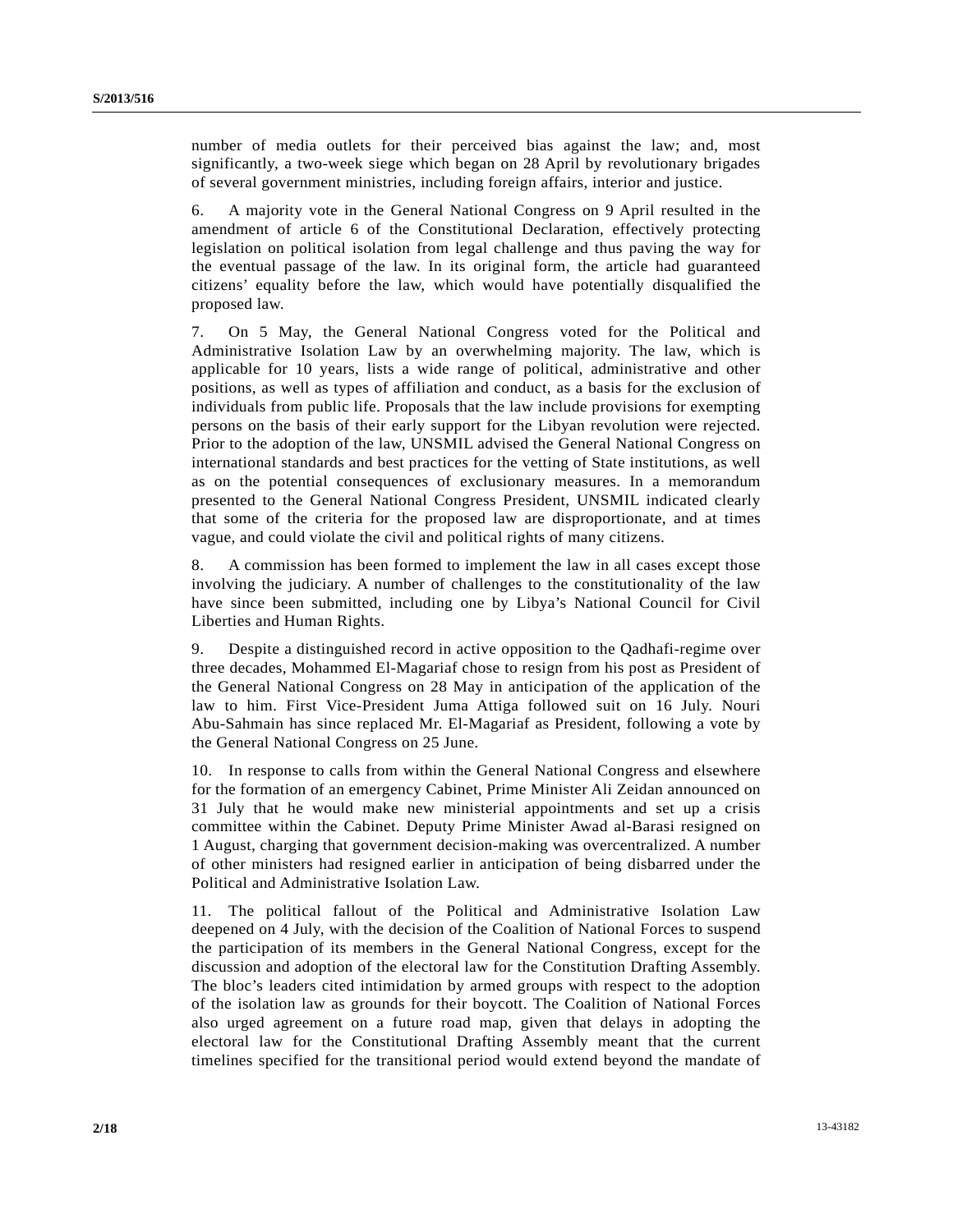the General National Congress, which ends in February 2014. Although the Coalition later rescinded its boycott, it announced on 1 August that it was suspending its participation in the political process until a Constitution was in place, and leaving it to individual members to decide whether to continue sitting in the Congress. Separately, leaders of the Justice and Construction Party initially declared on 5 July that it would cease to operate as a political party within both the General National Congress and the Government, and that its legislators and ministers would function as independents; the decision was later reversed, following opposition from the party's Supreme Council.

12. Throughout the political crisis that ensued over the debate and subsequent adoption of the Political and Administrative Isolation Law, my Special Representative, Tarek Mitri, and his team stepped up engagement with all parties concerned, underlining the need for dialogue to defuse tensions and ensure respect for the democratic process.

### **Constitution-drafting process**

13. Efforts aimed at starting the constitutional process remained a political priority throughout the reporting period. The General National Congress in February resolved the long-standing dispute over the manner in which members of the Constitution Drafting Assembly would be selected. It opted for the election of a 60-member body with equal representation from the three historical regions of Libya. To this effect, it had to adopt a new amendment to the Constitutional Declaration, following a ruling of the Supreme Court. On 16 July the General National Congress approved an electoral law, with a majoritarian system and single seat constituencies. Six seats were reserved for women and another six for the three minority communities: the Amazigh, the Tuareg and the Tabu.

14. Groups representing the three communities objected to the law on the grounds that it failed to adequately uphold their rights. They launched a campaign of civil disobedience in protest on 24 July, including a boycott of the General National Congress. On 30 July, Congress passed a law recognizing the Amazigh, Tuareg and Tabu languages and providing for them to be taught in schools. Although community leaders welcomed the move, and Tuareg legislators ended their boycott, they continued to demand constitutional safeguards.

15. The United Nations remained actively engaged in supporting civic education and public outreach on constitutional issues in an effort to help the Libyan people prepare to participate in the constitution-drafting process. UNSMIL chairs a constitutional support working group that serves as the primary coordination and information-sharing mechanism for international partners working on the issue. The United Nations Development Programme (UNDP) organized a number of training workshops on constitutional processes, and is giving support to a national outreach campaign by a civil society organization; in collaboration with the United Nations Electoral Support Team, UNDP also trained women's rights advocates on the electoral elements of the constitutional process. Working with the European Union and the University of Benghazi, UNDP also supported a nationwide survey of public views on the Constitution.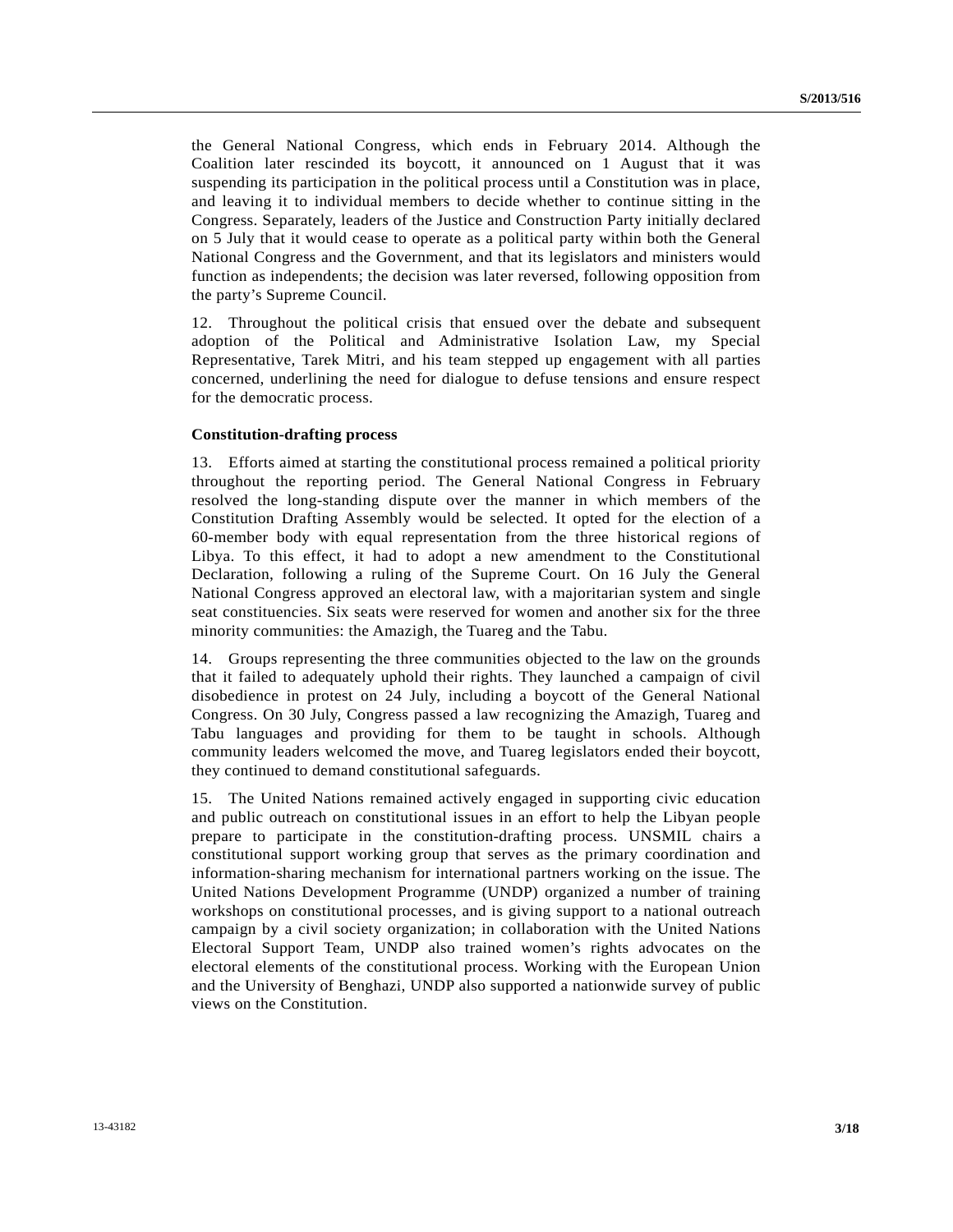### **Decentralization**

16. On 1 June, the Transitional Council of Barqa, which brings together pro-federalists in the east, unilaterally declared eastern Libya a federal region. The Council claimed the move was necessary in the light of the central Government's failure to address the political, security and socioeconomic needs of eastern Libya, and stated that it would work towards establishing its own governance structures. Surveys indicate that public support for federalism is low. However, there remains a broad consensus on the need for the decentralization of government services, the generation of employment opportunities and heightened investment in infrastructure throughout the region. In a move designed to reaffirm its commitment to address these legitimate concerns, the Government announced on 5 June that it would re-establish in due course the headquarters of the National Oil Company and a number of other State institutions in Benghazi.

### **Internally displaced communities**

17. A decision by leaders of the displaced Tawergha community to announce their return to their hometown of the same name highlighted the plight of the community resulting from their forced displacement, and the harsh living conditions they continue to endure. My Special Representative witnessed this first-hand during a visit to a displacement camp in Tripoli on 3 June 2013. Given allegations of human rights violations in Misrata by Tawerghan community members in 2011, their unilateral return, in the absence of an agreement to address these violations through appropriate justice mechanisms, was deemed fraught with risks. Following intense mediation efforts in the lead up to the 25 June deadline set by the Tawerghans, and a public commitment by the Government to develop a plan for their return and improve their living conditions, the Tawergha Local Council agreed in June to postpone the return.

18. Meanwhile, the bodies of 11 people were exhumed in May from a grave in Tawergha. The identification process proceeded amid political controversy over their identity and cause of death. UNSMIL proposed that the Government create a fact-finding mechanism, within the context of an integrated transitional justice strategy, to address both the grievances of the inhabitants of Misrata against Tawerghans during the revolution and the grievances of displaced Tawerghans following the revolution.

19. Intermittent clashes between the Mashashiya and Guntrar tribes in March and April resulted in the displacement of an estimated 3,000 residents from Mizdah, predominantly Mashashiyans. They have since returned to their homes following a ceasefire agreement between representatives of the two tribes.

### **Security situation in Tripoli**

20. Following a series of incidents involving kidnapping, armed robberies and other criminal activity, the General National Congress adopted on 20 March Decision 27, instructing the Ministries of Defence and the Interior to remove from the capital all "illegitimate armed formations", and ensure transfer to the army of all illegal arms and military equipment in the city. Notwithstanding broad public support for the decision, its implementation has proven to be quite difficult, partly owing to the conflicting political and regional agendas on the part of the various brigades.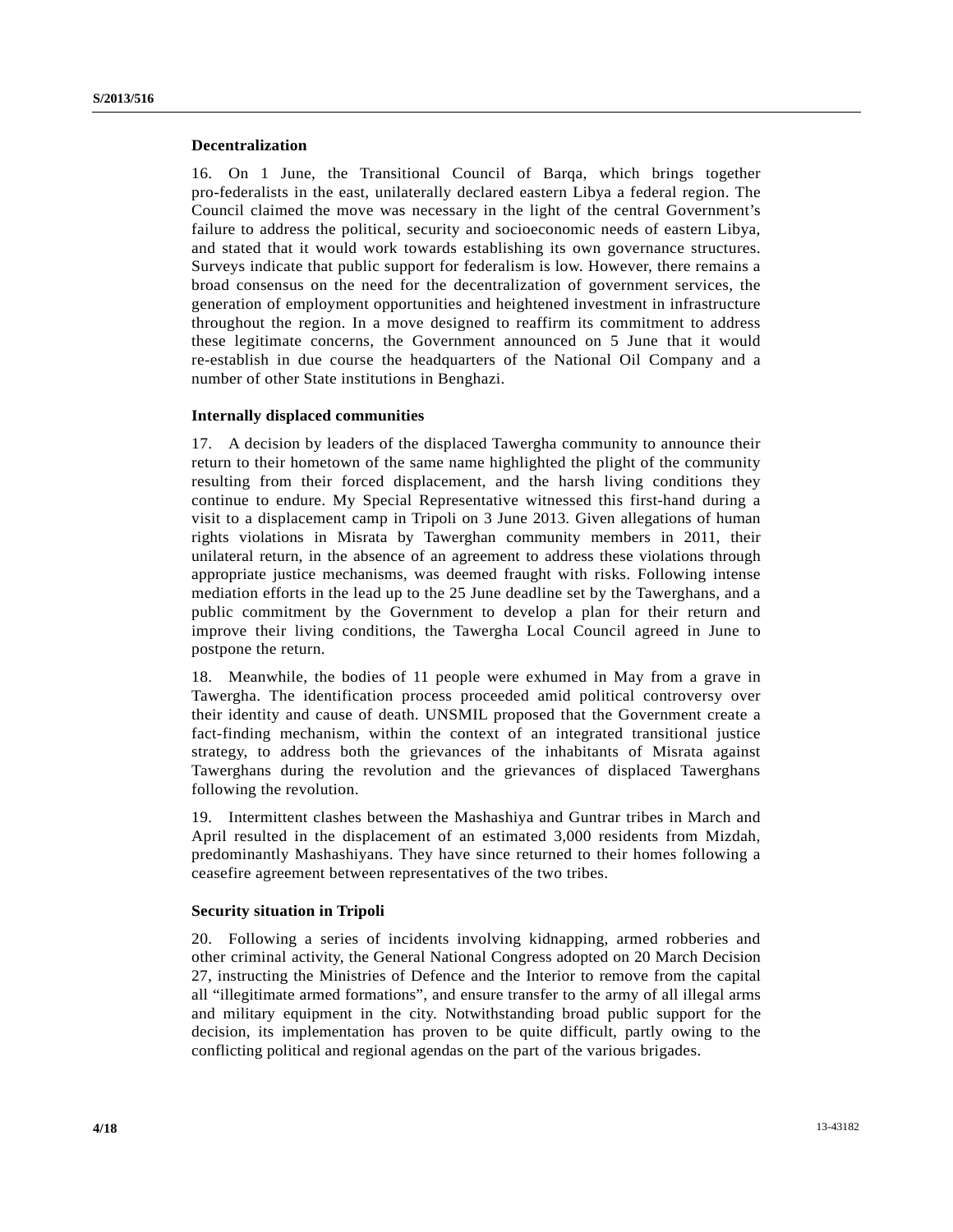21. As tensions grew between rival revolutionary units in Tripoli, major clashes erupted on 26 June between Zintan brigades affiliated with the Ministry of Defence and others affiliated with Tripoli's Supreme Security Committee. The two-day clashes left at least 10 dead, and on 27 June, the Minister of Defence, Mohammad al-Bargathi, was dismissed. The restoration of a fragile calm to the city's streets was interrupted by the remote detonation of four car bombs on 16 July.

22. A tribal gathering in Zintan issued a statement strongly criticizing the General National Congress, the Government and political parties for the continued failure to build an effective army and police force. On the opposing side, a number of local councils convened in Tripoli and condemned the actions of those military groups which they perceived as threatening the capital's peace and stability. Amid objections from a number of General National Congress members, on 27 July General National Congress President Abu Sahmain assigned a coalition of revolutionary brigades the task of protecting Tripoli, citing the inability of the army and the police to do so. Following a decision by the General National Congress on 5 August authorizing the President to take urgent measures to uphold security in all parts of the country, Libya Shield units from the central and western parts of the country began deploying in Tripoli on 8 August as part of an emergency plan to secure the city.

### **Eastern Libya**

23. Benghazi and other parts of eastern Libya witnessed mounting opposition to the revolutionary brigades, particularly those formations referred to as Libya Shields, which are comprised largely of revolutionary units falling under the operational control of the Chief of General Staff of the Libyan army. Political differences regarding their long-term status precipitated a fatal clash on 8 June, when a demonstration outside the barracks of one such Libya Shield brigade deteriorated into an exchange of fire between brigade members and protestors, as a result of which some 30 people were killed.

24. Responding swiftly to the violence in Benghazi, on 9 June the General National Congress passed Decision 53, in which it called on the Prime Minister to present a proposal for the integration of armed brigades into the military and on the judiciary to conduct an investigation into the incident. In the wake of that decision, the General National Congress accepted the resignation of the Chief of General Staff of the Army. Simultaneously, the Ministry of Defence called on military units in Benghazi to assume control of the barracks belonging to the four Libya Shield components stationed in the city. Although the deployment of Special Forces units from the military throughout Benghazi was welcomed by the city's population, and appeared to go some way towards meeting their demand for the army to be deployed, the move did not fully address the central issue of the Libya Shield brigades and their future.

25. In what appeared to be a related incident, on 15 June unidentified armed elements attacked the police force at the National Security Directorate in Benghazi. They subsequently engaged nearby military units, including from the Special Forces, leading to the death of several soldiers.

26. The tense security situation in Benghazi continued to evolve amid a discernible campaign of assassinations targeting members of the security forces in eastern Libya. Several current and former security officials were killed in Benghazi and Derna by unidentified elements. Similarly, police installations in Benghazi and Derna continued to come under attack.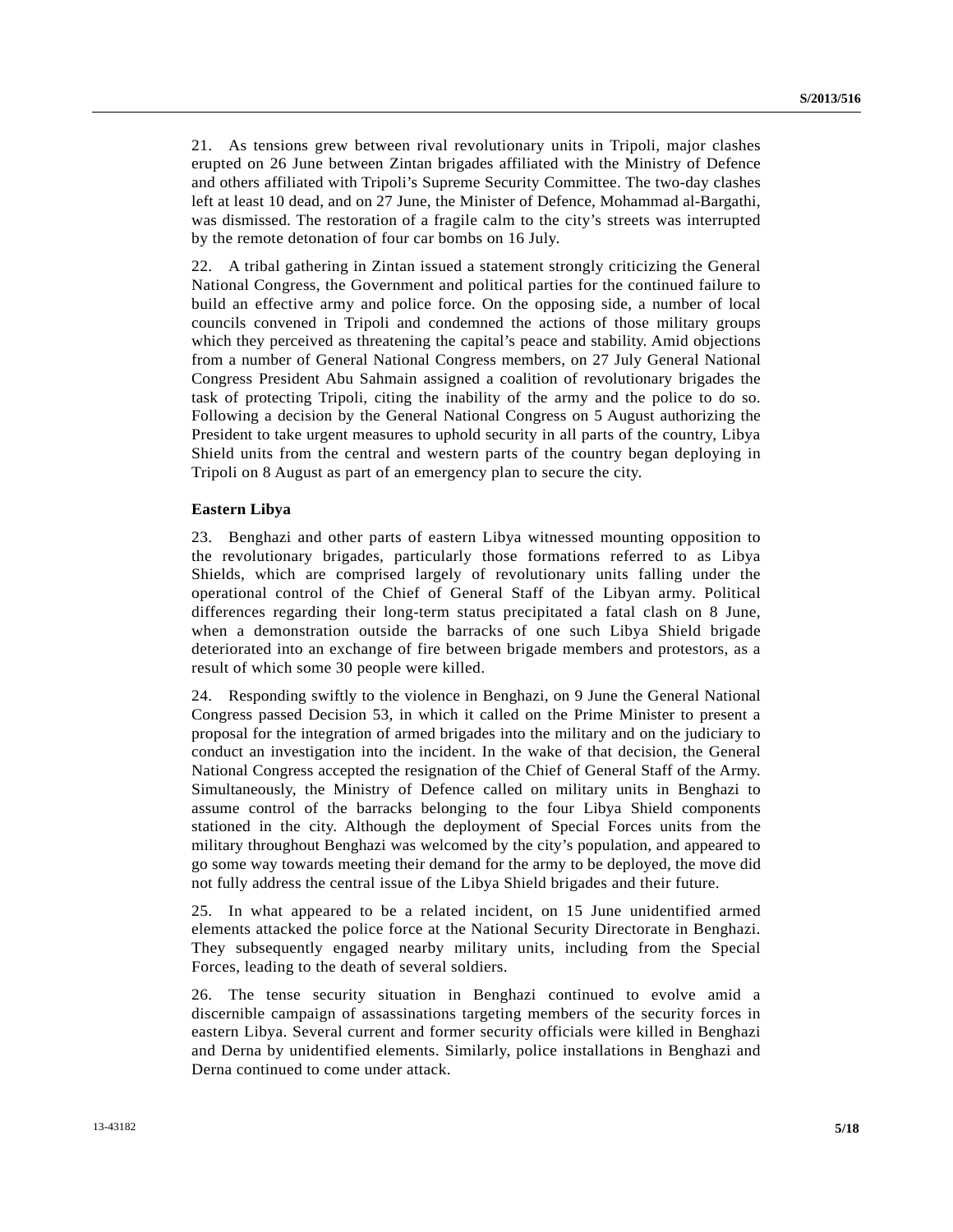27. The assassination on 26 July of prominent activist Abdelsalam al-Mesmari, the highest-profile political killing since the revolution, triggered a wave of protest demonstrations in Benghazi, Tripoli and other cities, in a number of cases accompanied by attacks on the offices of political parties.

### **Southern Libya**

28. The security situation in the south remained mostly fragile despite efforts by the Government to assume greater control over its southern border areas and smuggling routes. The reporting period witnessed a spate of security incidents, including armed attacks on 30 March on the security directorate in Sabha and a military base in the region; and three car bombs in downtown Sabha on 26 June, resulting in four deaths and many others wounded.

29. The population in the south has expressed fears, based on unverified information or unconfirmed reports, regarding the infiltration into the south of members of extremist armed groups coming from, or through, neighbouring countries. To be sure, the south is not immune to the impact of the military intervention in Mali, which has resulted in, among other things, an influx of displaced persons. Clearly, the insecurity of Libya's borders is a regional issue that requires concerted efforts and international support.

30. In a move designed to improve tribal relations and promote peace and stability in the Sabha area, Awlad Suleiman and some Tabu tribal leaders signed on 20 April a reconciliation pact, viewed as controversial by some, in the presence of senior government officials. Residents in Sabha continue, however, to demand additional measures to help promote reconciliation in the region.

31. In response to fighting in early March in Kufra, primarily between the Zwaya and Tabu tribes, the General National Congress called on 26 March for the deployment of mixed government forces to assume control of checkpoints held by revolutionary brigades. Notwithstanding improvement in security in Kufra since clashes there in 2012, there has been little sustainable progress towards resolving long-standing grievances linked to local representation and service delivery, citizenship and identity card issues, illegal migration and tribal reconciliation between the Zwaya and Tabu communities.

## **II. Activities of the United Nations Support Mission in Libya**

### **A. Electoral support**

32. Following the 9 April decision of the General National Congress stipulating that the 60-member constitutional drafting assembly should be elected, an 18-member electoral committee was appointed with the task of presenting a draft electoral law.

33. After weeks of lengthy deliberations by the General National Congress plenary, the electoral law was finally passed on 16 July. My Special Representative had presented the leadership of the General National Congress with written commentary on the draft proposals for consideration by Congress members. A public statement was also issued by UNSMIL calling on the General National Congress to ensure the active participation of women in the constitution-drafting process, and urging the inclusion of special measures for women in the electoral law.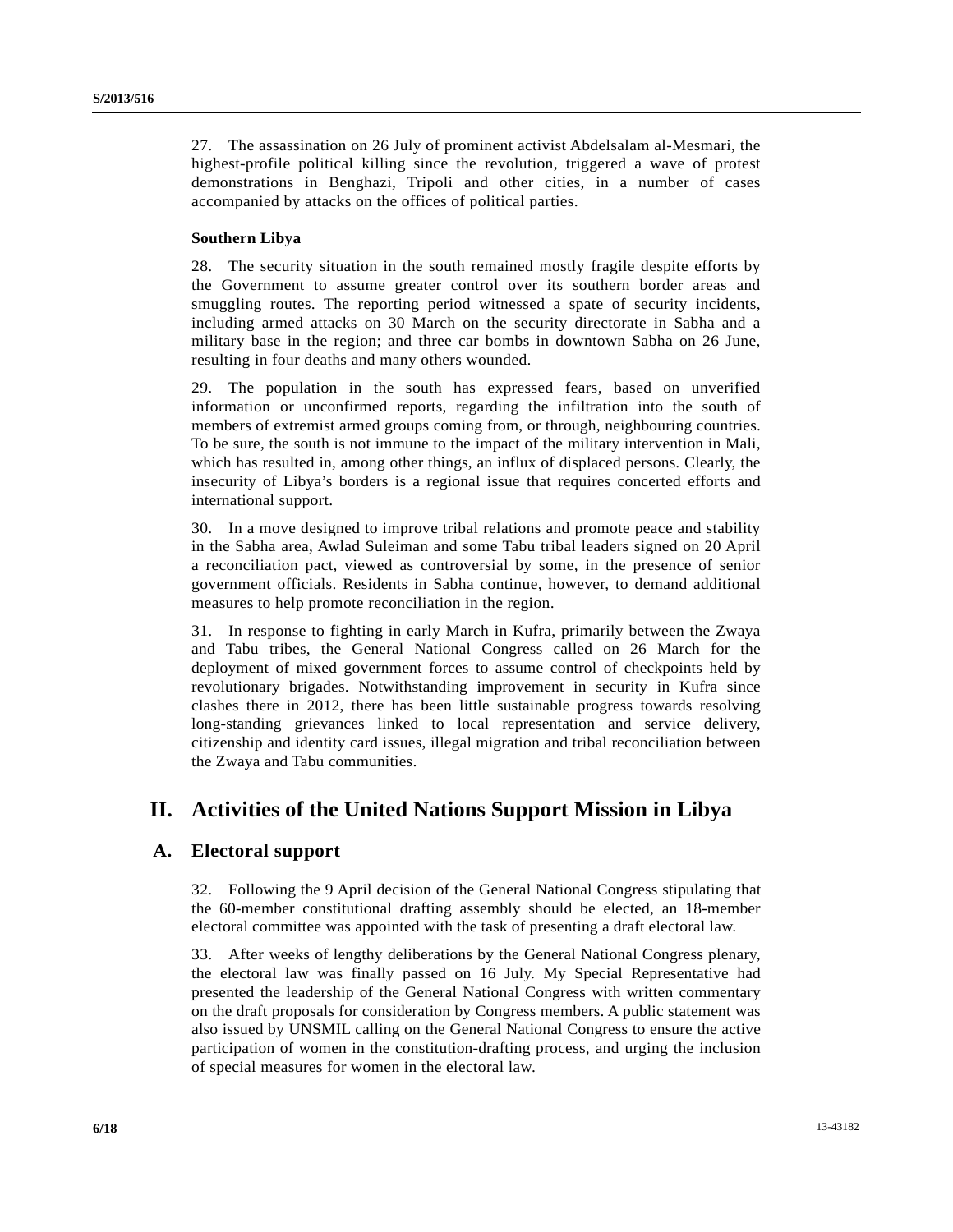34. On 28 March, the General National Congress passed a revised law on electoral administration establishing the High National Election Commission as a permanent institution. The seven members of Board of Commissioners of the Commission, including one woman, were subsequently appointed on 21 April.

35. Amendments introduced in March by the General National Congress to Law No. 59/2012 on local administration provided a framework for local elections. In April, the Government issued a decision on rules and regulations regarding municipal council elections and appointed a central committee to oversee them, under the auspices of the Ministry of Local Governance, which has since approached UNDP with a request to assist the committee. Consequently, an electoral needs assessment mission was conducted in June to define the support that the United Nations will provide to the process.

36. During the reporting period, the United Nations Electoral Support Team focused on three major areas of assistance, including the provision of advice on the drafting of electoral legislation, support to the High National Election Commission and the promotion of electoral awareness and knowledge, particularly on issues of voter registration, electoral systems and promotion of gender equality in the electoral process.

37. The United Nations Electoral Support Team continued to work closely with the High National Election Commission, providing it with technical assistance on internal reorganization and capacity-building in the different areas of electoral administration. Further support is being provided to enable the Commission to commence operational planning for elections to the constitutional drafting assembly now that the requisite electoral legislation has been passed.

### **B. Human rights, transitional justice and rule of law**

### **Detentions**

38. The situation of conflict-related detentions has remained largely unchanged from my report of 21 February 2013, with the overall number of detainees estimated to be around 8,000, the majority of whom are held in facilities nominally under the authority of the Ministries of Justice or Defence. There was no significant advancement in the judicial screening of detainees, partly because of the limited enforcement power of the prosecutors and their reluctance to act for fear of reprisal. The safety of judicial personnel remained a serious concern, with several attacks on prosecutors and judges recorded, including the assassination of a high-level judge outside the courthouse in Derna on 16 June and bomb attacks on courthouses in Sirte and Benghazi on 24 and 28 July, respectively.

39. UNSMIL continued to advise the Government in support of its efforts to assert its authority over all detainees, provide further training to prosecutors and advise on the formulation of an overall prosecutorial strategy to deal with conflict-related detentions.

40. The treatment of detainees remains of serious concern, with evidence of continuing torture and other forms of ill-treatment, especially in a number of detention facilities. Since January 2013, UNSMIL has gathered evidence, including medical reports, suggesting that at least 10 deaths in custody were due to torture. No one has been held to account to date.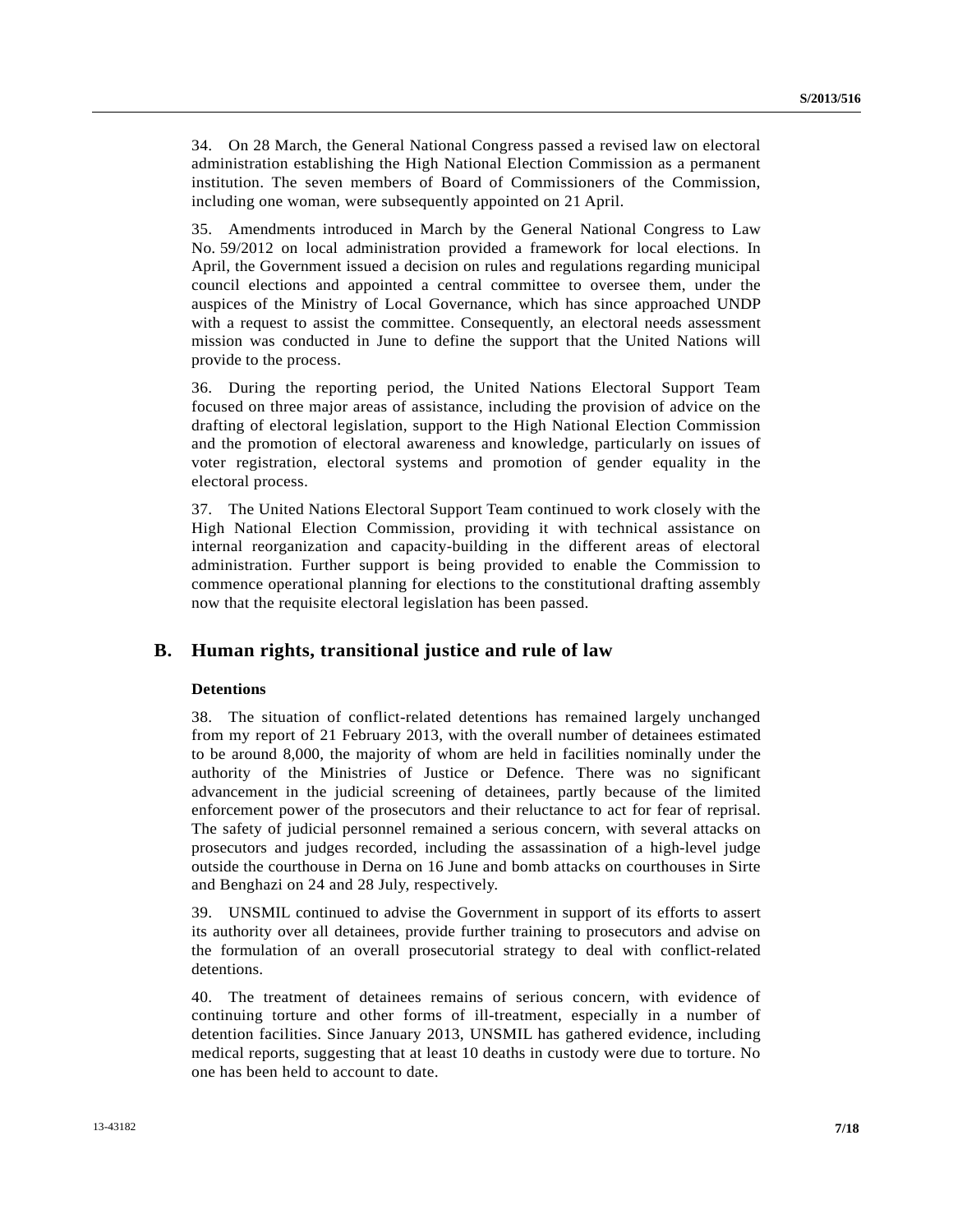41. Conditions of detentions in a number of facilities, especially those holding illegal migrants under the authority of the Ministry of the Interior, remain largely unacceptable. The Ministry of Justice made significant efforts to improve conditions at several facilities, including in Zliten, where UNSMIL observed improvements, particularly in the medical care of detainees.

42. On 9 April, the General National Congress adopted a law criminalizing torture, enforced disappearances and discrimination. The law is likely to have a deterrent effect on grave abuses of human rights. It will contribute to ending impunity for the perpetrators of such abuses.

### **Trials of former senior regime officials**

43. Trials of senior figures from the Qadhafi regime included trial sessions in Tripoli of former Prime Minister Al-Baghdadi Al-Mahmoudi on charges related to incitement to kill and corruption, and of Saif al-Islam Qadhafi in Zintan on charges relating to his alleged escape attempt during the visit from officials of the International Criminal Court in 2012. Two other former Qadhafi officials on trial in connection with the Lockerbie compensations were acquitted in Tripoli on 17 June. On 31 July, Ahmad Ibrahim al-Qadhafi, a former Education Minister, was sentenced to death along with five others by a court in Misrata.

44. On 31 May, the Pre-Trial Chamber of the International Criminal Court rejected the admissibility challenge by Libya in the case of Saif al-Islam Qadhafi. On 18 July, the Appeals Chamber rejected Libya's request to further suspend the order to surrender Mr. Qadhafi to the Court, recalling the obligation of Libya to effect such surrender, but the appeal on admissibility remained pending. Libya filed an admissibility challenge in the case against Abdullah al-Senussi on 2 April and the Pre-Trial Chamber granted a postponement of the surrender of Mr. Al-Senussi to the Court, pending its decision on the admissibility challenge.

### **Judiciary and prisons**

45. Except for senior members of the Qadhafi regime, the resumption of criminal trials remains slow, owing to security problems, while civil, commercial and administrative courts appear to be resuming operations at a faster pace. On 17 April, the General National Congress adopted a law abolishing the jurisdiction of military courts over civilians. This is a welcome step towards compliance with international standards on the role of the military criminal justice system.

46. Following the amendment by the General National Congress of the law on the status of the judiciary meant to enhance the independence of the judiciary by allowing for the election of the Supreme Judicial Council by their peers, the Council, under its new composition, elected a president through a secret ballot and is considering proposals for further judicial reform. A law establishing a specialized administrative justice order and a constitutional court is being prepared. The law is part of a reform process to increase the ability of citizens to challenge administrative decisions and laws. UNSMIL is assisting in this reform process.

47. Recurrent cases of prison breaks have underlined the existing capacity gaps. Shortage of equipment, to mention an example, affects the judicial police and Libya's prison service. Of particular concern were breakouts from the Sabha prison involving dozens of inmates in March and April. In June, also in Sabha, armed men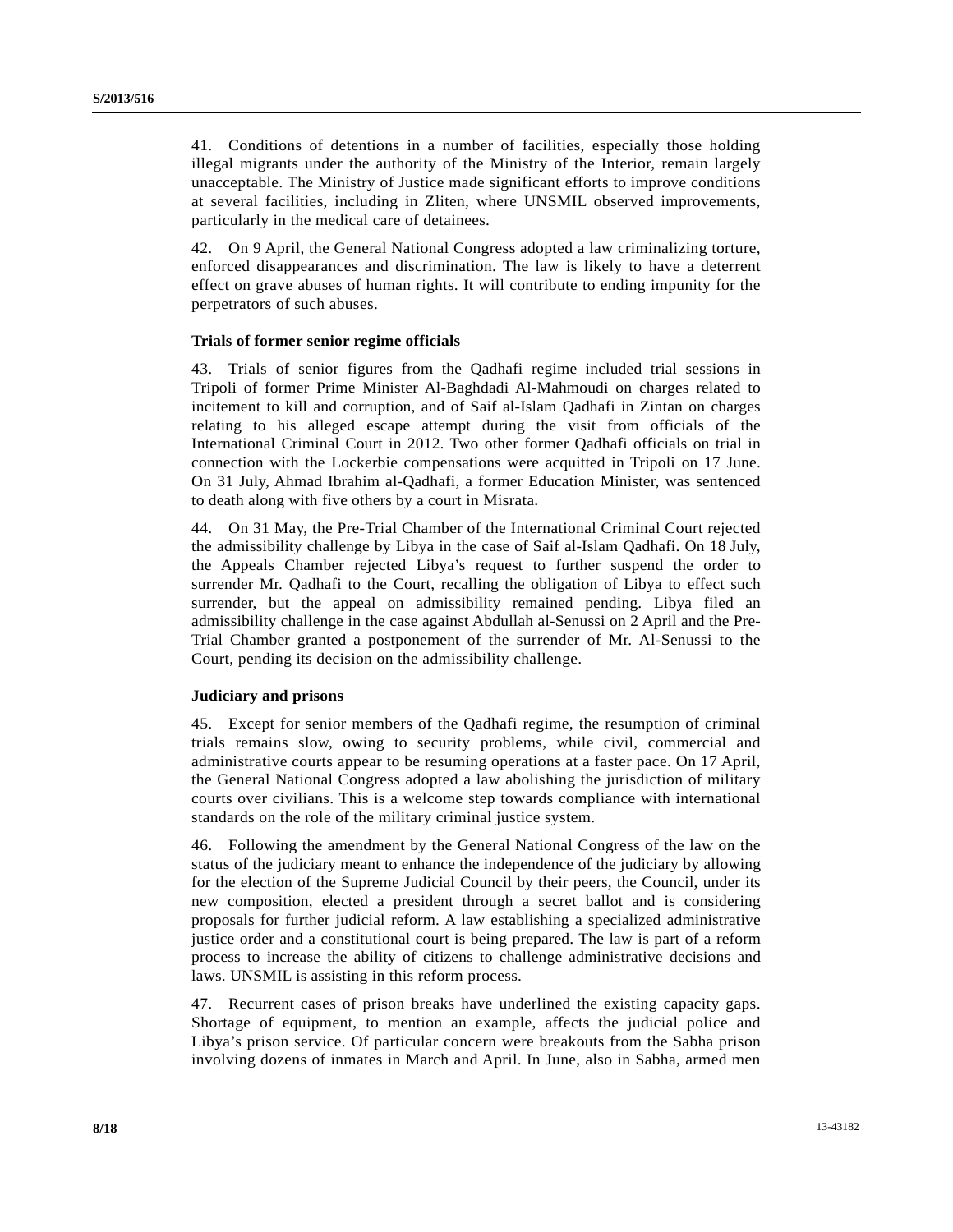attacked the prison freeing some 50 to 60 prisoners and killing one of them in his cell. On 27 July, some 1,400 inmates escaped following a riot at the Kweifiya prison in Benghazi. Those escaped included 500 charged with murder and other serious crimes, as well as a number of conflict-related detainees. In Misrata, the building of a new State-run prison is still under way.

48. UNSMIL continued to provide advice and training to the judicial police, assisting also in its restructuring. Some 10,000 members from the revolutionary brigades are estimated to have been integrated into the judicial police service, including 4,000 in 2013, reaching its full absorption capacity. A preliminary vetting process has been put in place, based on criminal records.

### **Transitional justice**

49. A draft transitional justice law remains pending before the General National Congress following repeated delays in its adoption. A national human rights conference in al-Baida, endorsed by the Government and attended by my Special Representative, called on 30 May for the adoption of the law, among other recommendations. The existing fact-finding and reconciliation commission set up in 2012 has been largely inactive. On 26 June, the General National Congress ordered the establishment of a committee to look into the 1996 massacre at Abu Salim prison. UNSMIL continued to urge the adoption of the transitional justice law, which would allow for the implementation of a comprehensive strategy.

### **C. Security sector**

50. A well-defined government plan to rebuild and reform State security institutions has not yet been agreed upon, and nor duly approved by the Government or endorsed by the General National Congress. Engaging revolutionary and other armed formations continues to be urgently needed in order to lift many obstacles to addressing national security problems.

51. The adoption of Decision 53 by the General National Congress on 9 June represents an important step. The Decision calls on the Government to develop a security plan to integrate all "legitimate" armed groups into the State security forces and to disband all those deemed "illegitimate". The Government's ability to finalize and implement initiatives to train large numbers of military and security forces in Libya will determine, significantly, the implementation of security plans. The Government is presently discussing with a number of international partners the modalities of the training, while also putting in place the necessary mechanisms for absorbing trained recruits into the State military and security apparatus.

### **Security sector architecture and coordination**

52. The Government took initial steps towards establishing national security coordination mechanisms to address security issues more effectively. In this respect, the Government established a committee for border affairs, and following promulgation of Decision 53, another committee for integration and reintegration of members of armed groups. In support of the Government efforts, UNSMIL continued to provide advisory and coordination assistance in these two areas. Progress in the execution of the security sector plans continues to be dependent, to some extent, on effective government implementation mechanism.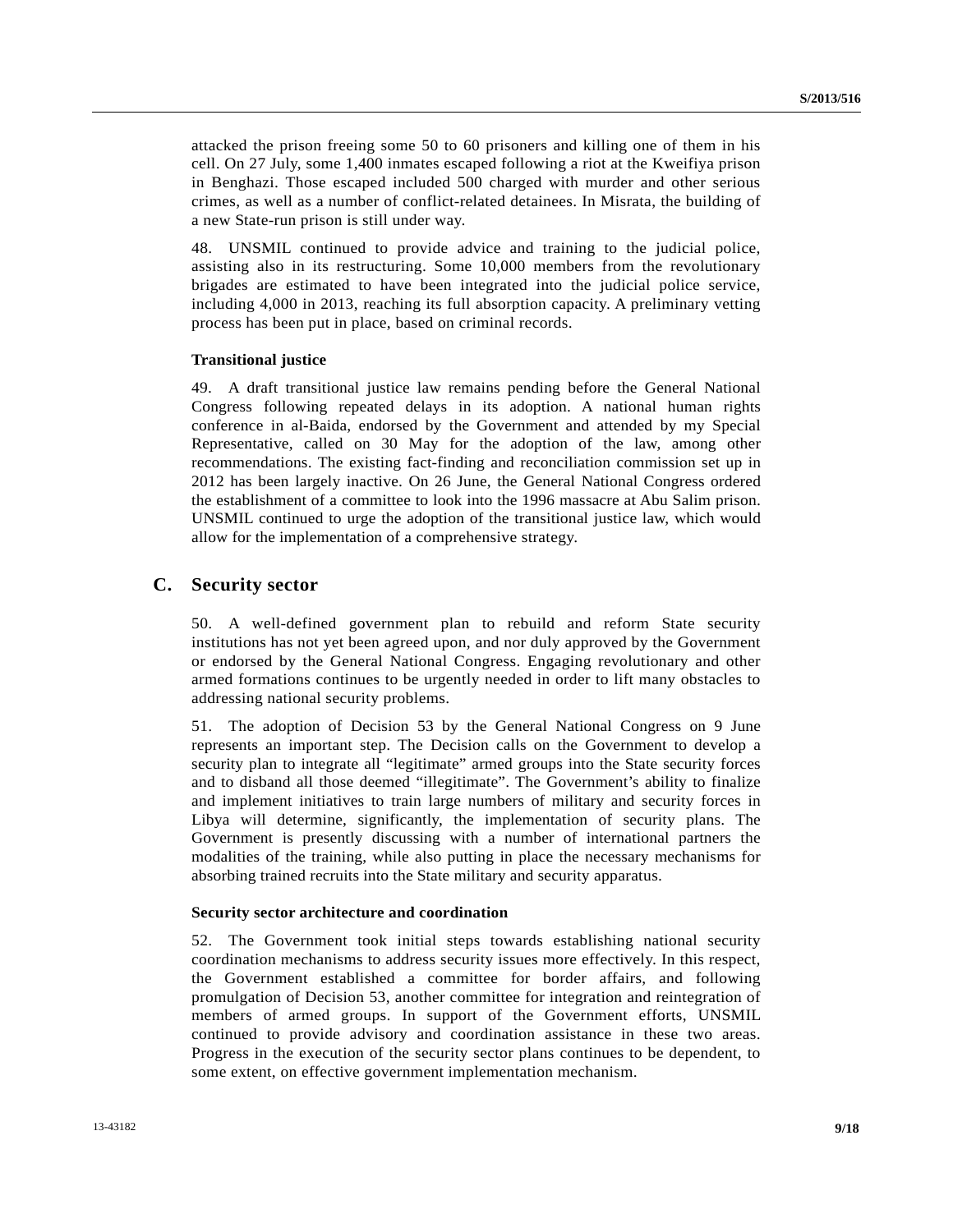53. The three security-related General National Congress committees gradually moved forward in exercising oversight of the Government activities in the national security sector. To strengthen the performance of these committees, the General National Congress and UNSMIL developed a comprehensive support programme. In June, UNSMIL organized the first workshop on civilian oversight of the security sector for representatives from the three committees.

### **Disarmament, demobilization and reintegration**

54. The committee formed by the Prime Minister to look into the implementation of Decision 53 is expected to coordinate the efforts so far undertaken separately by the Ministries of Defence and Interior in integrating members of the revolutionary brigades and other armed groups into the armed forces and the police. At the request of the committee, UNSMIL is providing advice on different aspects of integration and reintegration.

55. A majority of members of armed groups has expressed the wish to be reintegrated into civilian life. The Warriors' Affairs Commission for Rehabilitation and Development, which is also represented on the committee, is focusing its efforts on creating employment, training and study opportunities, and has requested expertise from the international community in higher education programmes, vocational training and business development.

56. UNSMIL and the United Nations country team combined efforts to assist the Warriors' Affairs Commission for Rehabilitation and Development in the implementation of its reintegration projects. While the World Health Organization (WHO) continues to offer support services in the area of psychosocial care, the United Nations Educational, Scientific and Cultural Organization (UNESCO) and the International Labour Organization (ILO), supported by the office of the Resident Coordinator, continue to work towards an operational plan to offer assistance in the area of vocational training and higher education. International coordination meetings chaired by the Mission have provided a regular forum where international partners and Libyan government institutions meet to identify concrete support for requests from the Government in the wider area of disarmament, demobilization and reintegration.

#### **Border security**

57. The Libyan authorities continue to face difficulties putting in place effective mechanisms for managing and securing national borders. Problems that need to be addressed include poor inter-agency coordination, operational ineffectiveness, lack of infrastructure in the remote southern border areas, and insufficient cross-border cooperation with neighbouring countries.

58. UNSMIL facilitated a workshop on implementing the priorities of Libya for border security and management on 22 and 23 April. The workshop brought together national bodies responsible for various border issues, border communities in Libya's southern region, civil society organizations and representatives from Algeria, Egypt, Tunisia and the African Union and other bilateral partners. The workshop resulted in 37 recommendations, covering the main areas of decision-making, inter-agency coordination, roles and responsibilities, operational capability, training, equipment, facilities and funding. The recommendations promoted an integrated approach to border security and management, aiming at enhancing border security capabilities,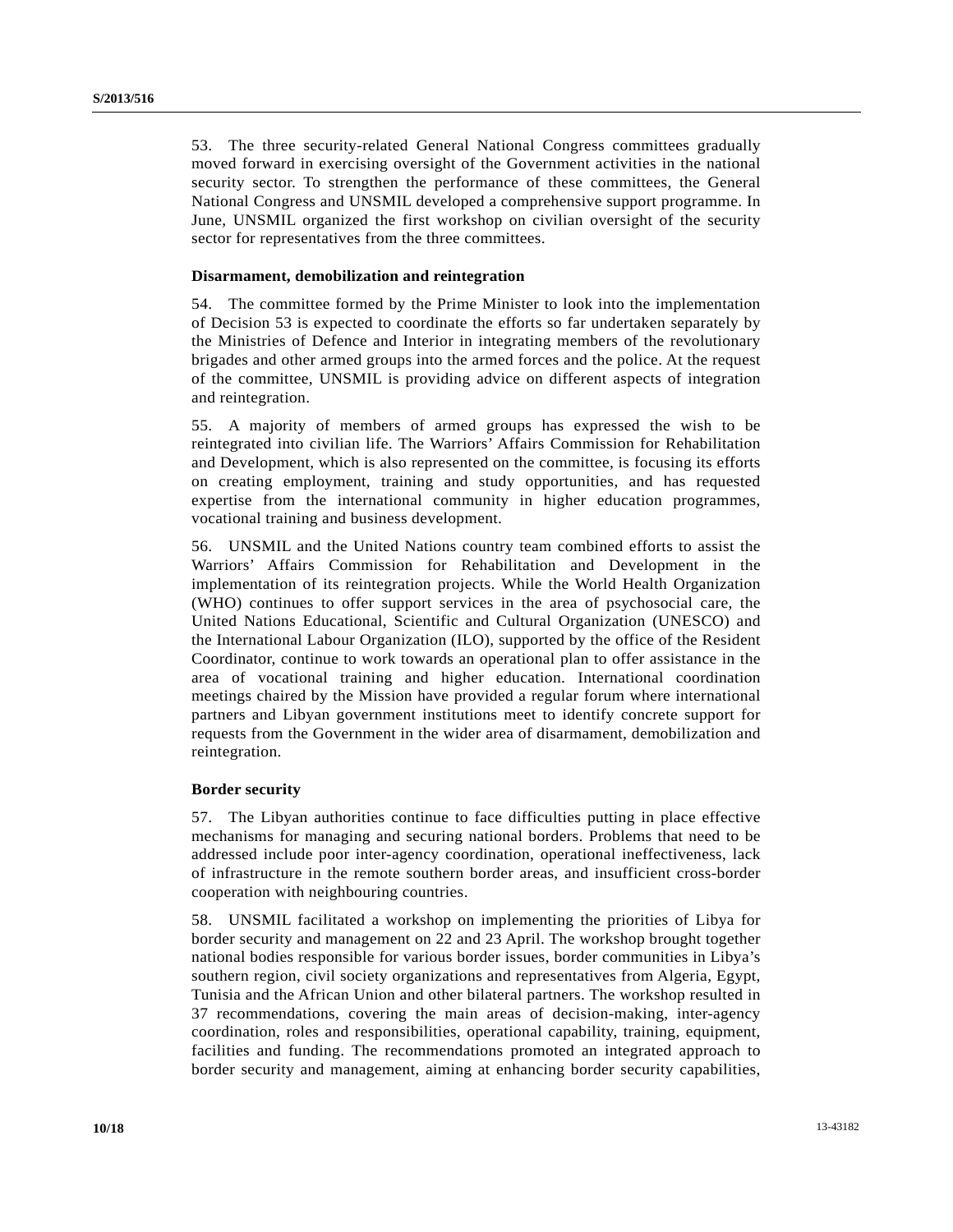fostering socioeconomic development in the south and integrating the revolutionaries into formal border security arrangements. The workshop provided an opportunity for the recently launched civilian European Union Border Assistance Mission to establish relationships with various concerned parties. UNSMIL, IOM and the European Union Border Assistance Mission are working collaboratively on border issues, and the workshop assisted European Union Border Assistance Mission in the development of its 2013 action plan.

#### **Arms and ammunition management**

59. Unsecured and damaged ammunition, chemical weapons materiel, easily accessible arms, and explosive remnants of war continue to pose a considerable threat to national and regional security. Financial support is required to determine the exact scale of the risk and inform counter-proliferation efforts. Sustained engagement is needed to ensure the emergence of Libyan institutional governance structures in this sector.

60. UNSMIL, through the United Nations Mine Action Service, continued to work with the Libyan authorities on early institution-building in the areas of ammunition management, arms control and humanitarian mine action by assisting Libyan efforts to establish interministerial committees, normative frameworks and standards. To help strengthen the Libyan security structure and ensure Libya's compliance with the International Mine Action Standards, UNSMIL provided technical and operational support to the Ministries of Defence and Interior, coordinating trainings on ammunition management, chemical weapons disposal and explosive ordnance disposal, and on mechanical detection equipment.

61. Pursuing a coherent "One United Nations" response, UNSMIL and the United Nations country team advised Libyan partners on strategic plans to address the existing landmine and the problem of explosive remnants of war in the country. Through expertise of the United Nations Children's Fund, UNSMIL supported risk education initiatives with the Ministry of Education, which resulted in the incorporation of the topic of risk education into the national school curriculum and textbooks, as well as the training of 290 teachers. Further to risk education sessions targeting 185,000 persons, these efforts reached an estimated 360,000 children.

62. Further to its submission of a plan for the destruction of the remaining chemical weapons stock with a completion date of December 2016, Libya resumed operations in March. Since February, UNSMIL, through the United Nations Mine Action Service, cleared 561,818 explosive remnants of war and small arms ammunition items weighing a total of 132 metric tons, covering 1.55 square kilometres of economically viable land and military areas and facilitated Libyan-led local projects on the safe storage and control of arms and ammunition. Despite these achievements, without additional financial support, the presence of unexploded ordnance, unsecured ammunition and uncontrolled weapons systems will continue to pose a significant risk to the civilian population.

### **Defence sector reform**

63. Though the security situation in Libya remains unstable, the process of rebuilding the State's defence institutions has started, albeit slowly, with a number of concrete developments during the reporting period. UNSMIL continues to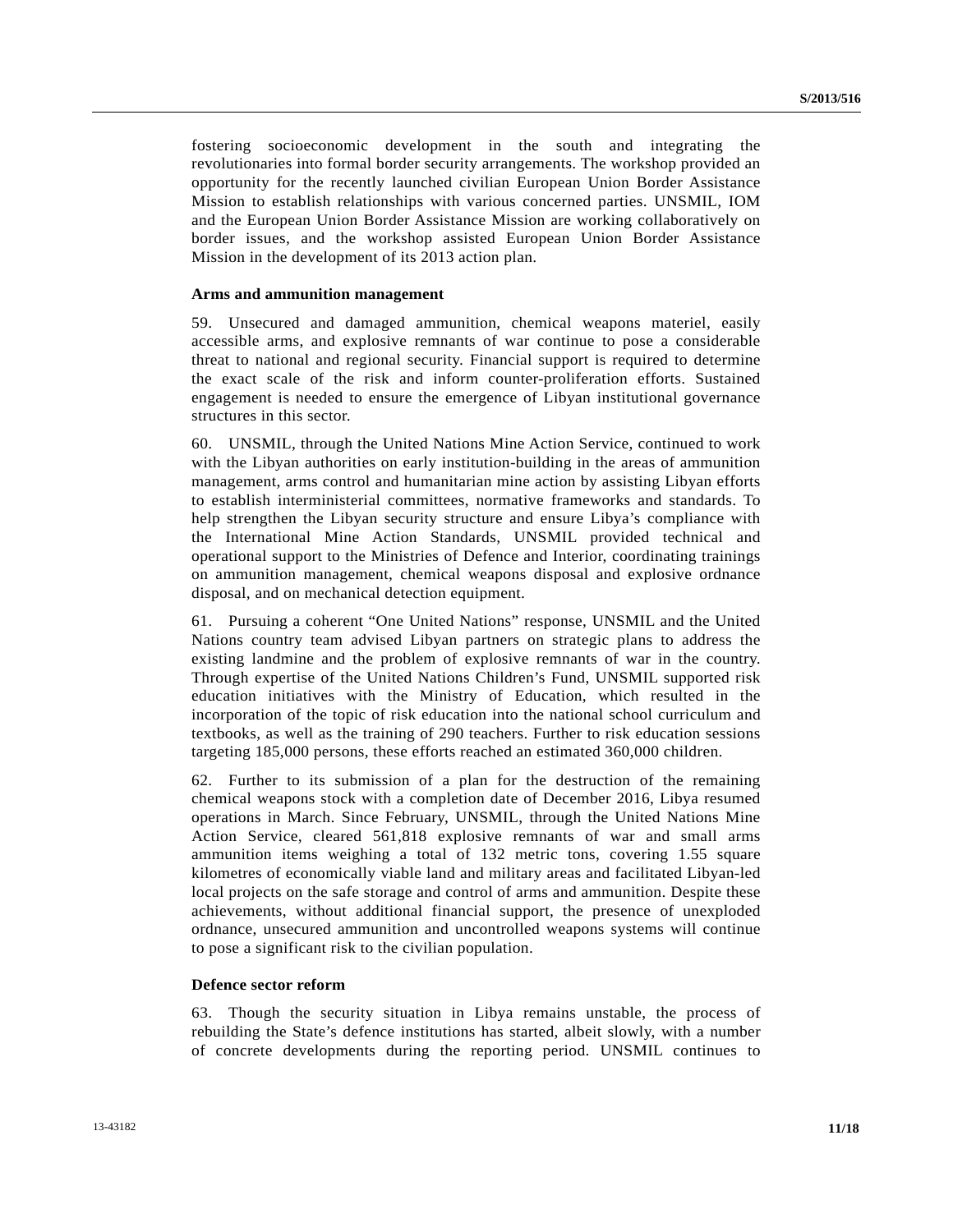provide strategic advice and coordination of international efforts to help build solid foundations for a capable defence sector under civilian oversight.

64. On 21 April, the Minister of Defence established a committee to revise Libya's military judicial system and laws, a task that will be undertaken with technical support from UNSMIL. Significant progress has been made in revising the military service law.

65. In an effort to address a central demand by the revolutionaries regarding the need to vet security personnel who had served under the former regime, and following the adoption of the Political and Administrative Isolation Law, the Integrity and Army Reform Commission was activated on 13 June. This step is seen as necessary for ensuring acceptance from the revolutionary groups regarding the new security forces.

66. In April, UNSMIL, in joint collaboration with the Ministry of Defence, the Libyan Armed Forces and bilateral partners, finalized proposals for a defence white paper, which lays out the elements for a future Libyan defence strategy and immediate priorities. The proposals have since been widely adopted by the Libyan defence sector as a blueprint for moving forward.

67. Reducing the inverted pyramid of senior personnel left over from the Qadhafi era is seen as an important element of security sector reform. To this end, a proposal for pension reform and incentives for early retirement written by a Canadian expert with the participation and facilitation of UNSMIL was presented to the Minister of Defence and the army's Chief of General Staff for consideration.

### **Police reform**

68. UNSMIL continued its support to the Ministry of the Interior in overseeing the integration process of revolutionaries through the Ministry's central committee for integration, offering technical advice on a range of issues, including the reintegration of those who do not wish to join the police or do not meet the police service criteria and conditions.

69. As part of the reintegration process, the Ministry of the Interior claims to have registered some 78,346 revolutionaries through to the end of July, drawn from the Supreme Security Committee, a structure originally created to bring a number of revolutionary brigades under the general, and sometimes nominal, supervision. These include 3,935 currently receiving training, and 17,331 who have since completed their training. The reintegration process faces difficulties that range from limited training capacity, lack of equipment and the absence of clear deployment and follow-up plans.

70. The Government of Libya has prioritized the reform and restructuring of the Ministry of the Interior, but the actual decision on reforming and restructuring the Ministry has yet to be taken. UNSMIL continued to provide strategic advisory support to the Ministry on initiating the reform and restructuring process. UNSMIL also supported efforts to build the operational and administrative policing capacity within the Ministry.

71. In an effort to promote community-oriented policing, UNSMIL held a number of pilot workshops in Tripoli on community-oriented policing concepts, providing police, local authorities, civil society organizations and community representatives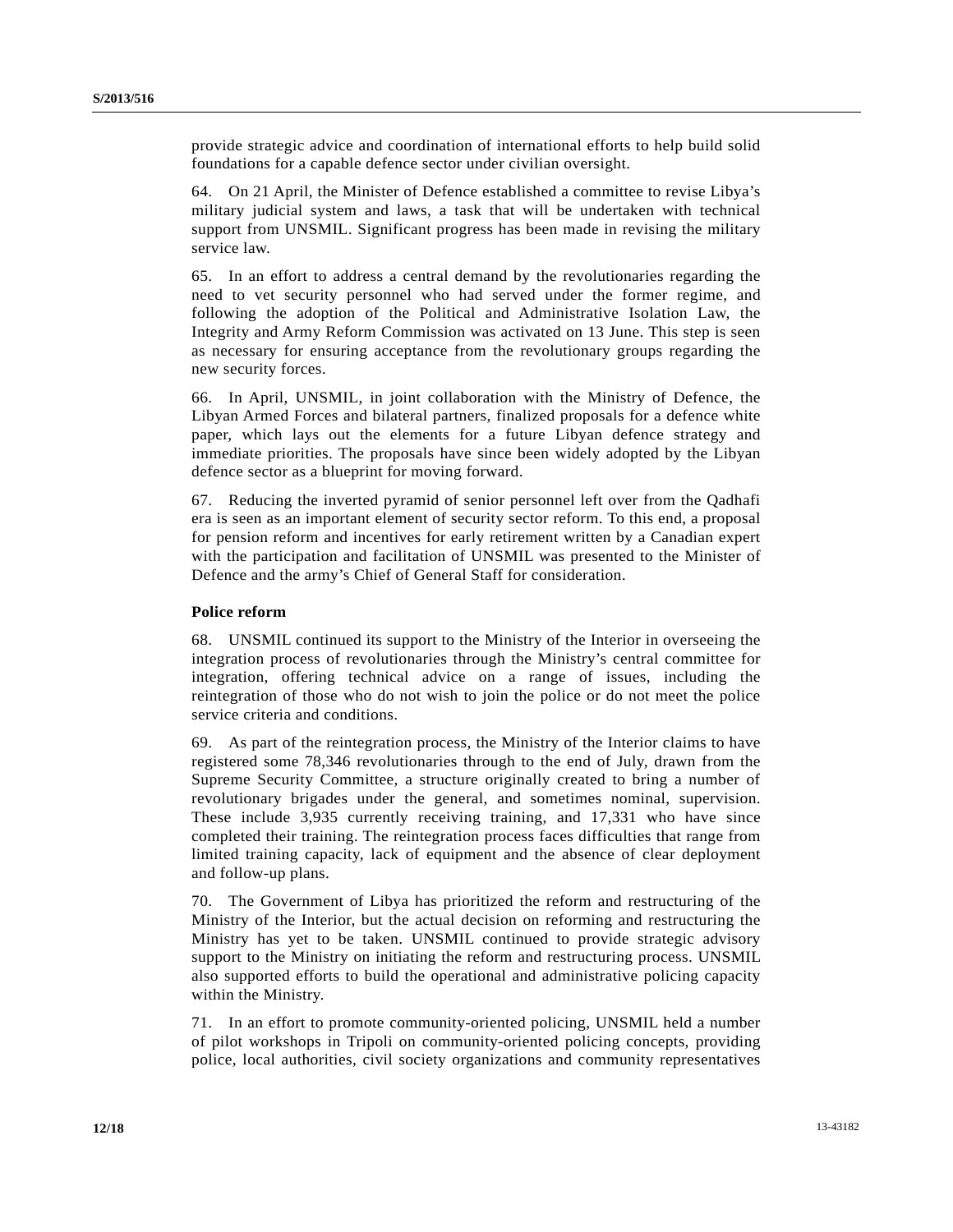an opportunity to form closer working relations in order to enhance community security and safety.

72. In the area of gender mainstreaming, UNSMIL conducted a workshop on women and policing, which aimed at assessing the current status of female police officers in the Ministry of the Interior and addressing their role in policing operations.

### **D. Coordination of international assistance**

73. Consistent with the roles and responsibilities reflected in the United Nations integrated strategic framework in Libya for 2013-2014, and pursuant to the United Nations country team strategic framework for 2013-2014, the United Nations country team finalized its operational plan, which outlines programmes agreed between the United Nations and the Government of Libya in accordance with Libyan national priorities and needs.

74. The Peacebuilding Fund has made available approximately \$500,000 to enable the United Nations system in Libya to rapidly deploy the short-term, dedicated technical experts to which I referred in my report of 21 March 2012 ([S/2012/129](http://undocs.org/S/2012/129), para. 77), when I outlined the UNSMIL approach to supporting Libyan priorities.

75. At the request of Libyan counterparts, missions from non-resident United Nations agencies, including the World Food Programme and the International Labour Organization, visited the country to discuss support to relevant Libyan institutions, in particular the Ministries of Planning, Economy, Foreign Affairs, Industry and Labour.

76. Implementation of the security, justice and rule of law development plans agreed last February at the International Ministerial Conference on Support to Libya in the Areas of Security, Justice and Rule of Law convened in Paris has progressed slowly. A meeting on 8 June of Libya's international partners and Libyan government departments concluded with an agreement that working groups for technical implementation of these plans would be established under the oversight of a core coordination committee comprising relevant Libyan government departments and ministries, international partners, and UNSMIL as the lead international body for coordination of international support.

77. UNSMIL continues to convene sectoral working groups to ensure better coordination of international assistance to Libya. Most international partners participate actively in the work of these groups. Libyan ownership of the coordination process needs to be reaffirmed; a greater leadership role for Libyan counterparts, essential for efficient coordination, is persistently invited. UNSMIL continues to convene, support or participate in a range of coordination forums with a view to improving the coordination of international assistance to Libya.

### **E. Humanitarian situation**

78. Efforts by the International Organization for Migration to provide support to communities severely affected during the 2011 armed conflict are ongoing, primarily through the implementation of psychosocial programmes across three newly established centres in Tripoli, Benghazi and Misrata.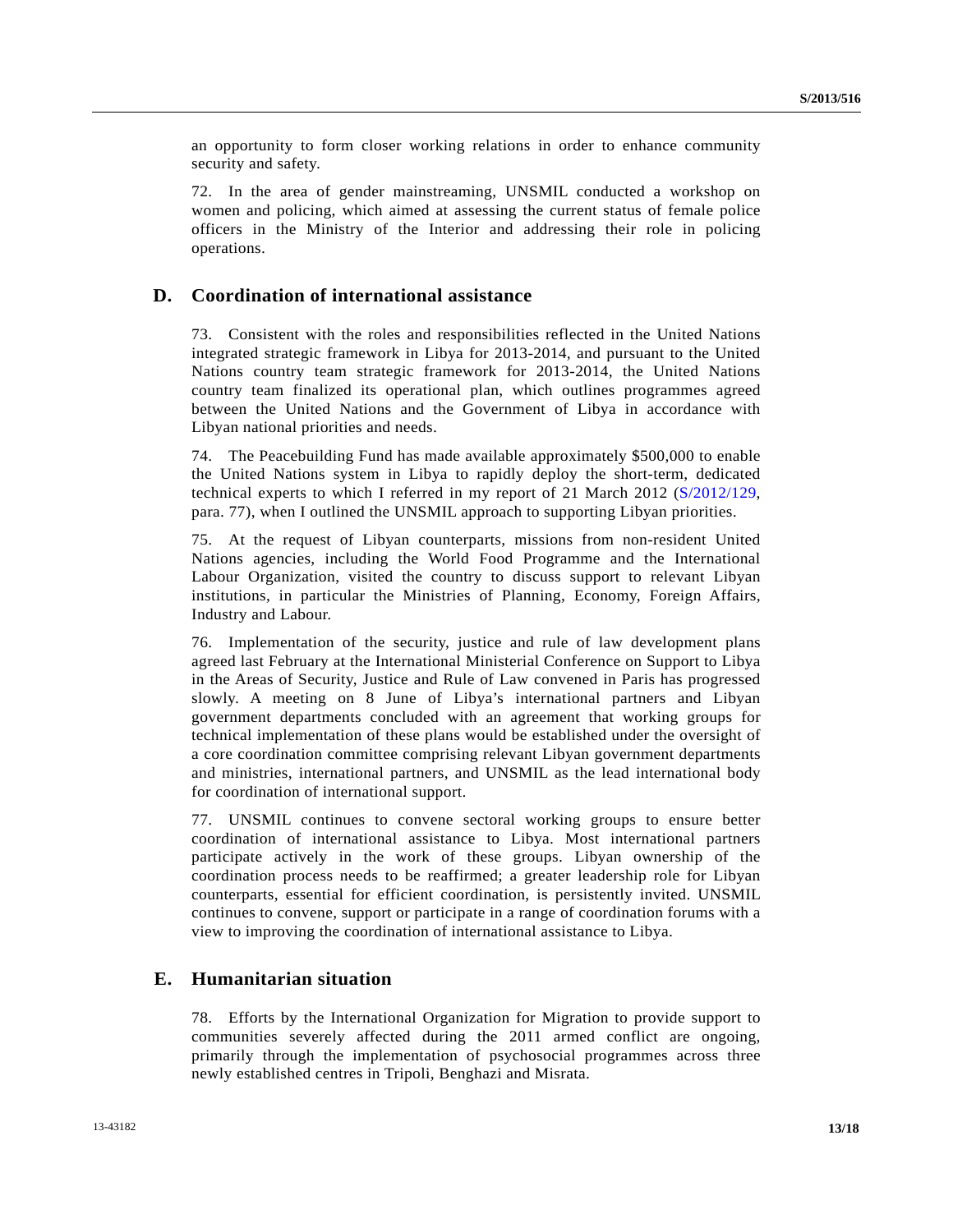79. Libya continues to witness high levels of migration. The slow progress of the Libyan authorities in establishing mechanisms to screen migrant flows has exacerbated protection concerns for those with special needs, including victims of trafficking, refugees and asylum seekers. In particular, individuals from sub-Saharan African countries continue to be subjected to prolonged detention, denial of legal presence and lack of access to the labour market. The United Nations High Commissioner for Refugees (UNHCR) has estimated that approximately 7,800 migrants and asylum seekers, predominantly from sub-Saharan Africa, reached Italy in the first half of 2013, with a further 600 having arrived to Malta.

80. As at the end of June 2013, some 24,400 refugees and asylum seekers were registered with UNHCR, including 11,502 Syrian refugees, 2,799 Eritreans, and 1,629 Somalis. Over a quarter of those registered have been assessed as vulnerable and in need of protection, and have received assistance from UNHCR.

81. The Government of Libya has agreed to provide Syrian refugees free access to health care and education. A national committee was established to register Syrian refugees and issue them with identity cards and work permits; UNHCR is providing the authorities with technical and material support to assist in this process. An estimated 25 per cent of the newly arrived refugees from Syria are in immediate need of assistance. UNHCR has deployed mobile teams throughout the country to register refugees from Syria, deliver relief items and facilitate access to education, medical and other services.

82. Along with United Nations funds, programmes and agencies, UNSMIL continued to work closely with local and international non-governmental organizations on preparedness to deal with potential humanitarian crises. UNSMIL also provided capacity support to the Office of the Prime Minister on issues related to internally displaced persons, including reconciliation efforts and humanitarian relief to vulnerable groups, and is working closely with the Libyan Humanitarian Relief Agency (LibAid), which acts as the national coordinator for humanitarian issues. Internal displacement remains a significant concern in Libya, with approximately 56,544 internally displaced persons registered in the country. While the number of internally displaced persons is fairly stable and the Government has the funds to support them, the return of internally displaced persons is closely tied to the success of a reconciliation process. The Government has established a Department for internally displaced persons affairs and has requested UNSMIL support to organize a national conference on internal displacement in Libya to help with the return of internally displaced persons.

## **III. Deployment of the United Nations Support Mission in Libya**

83. As at 30 June, a total of 215 UNSMIL international staff, Governmentprovided personnel and national staff members had been deployed, comprising 191 in Tripoli, 3 in Benghazi, 4 in Sabha, 3 at United Nations Headquarters and 14 at the Global Service Centre in Brindisi, Italy.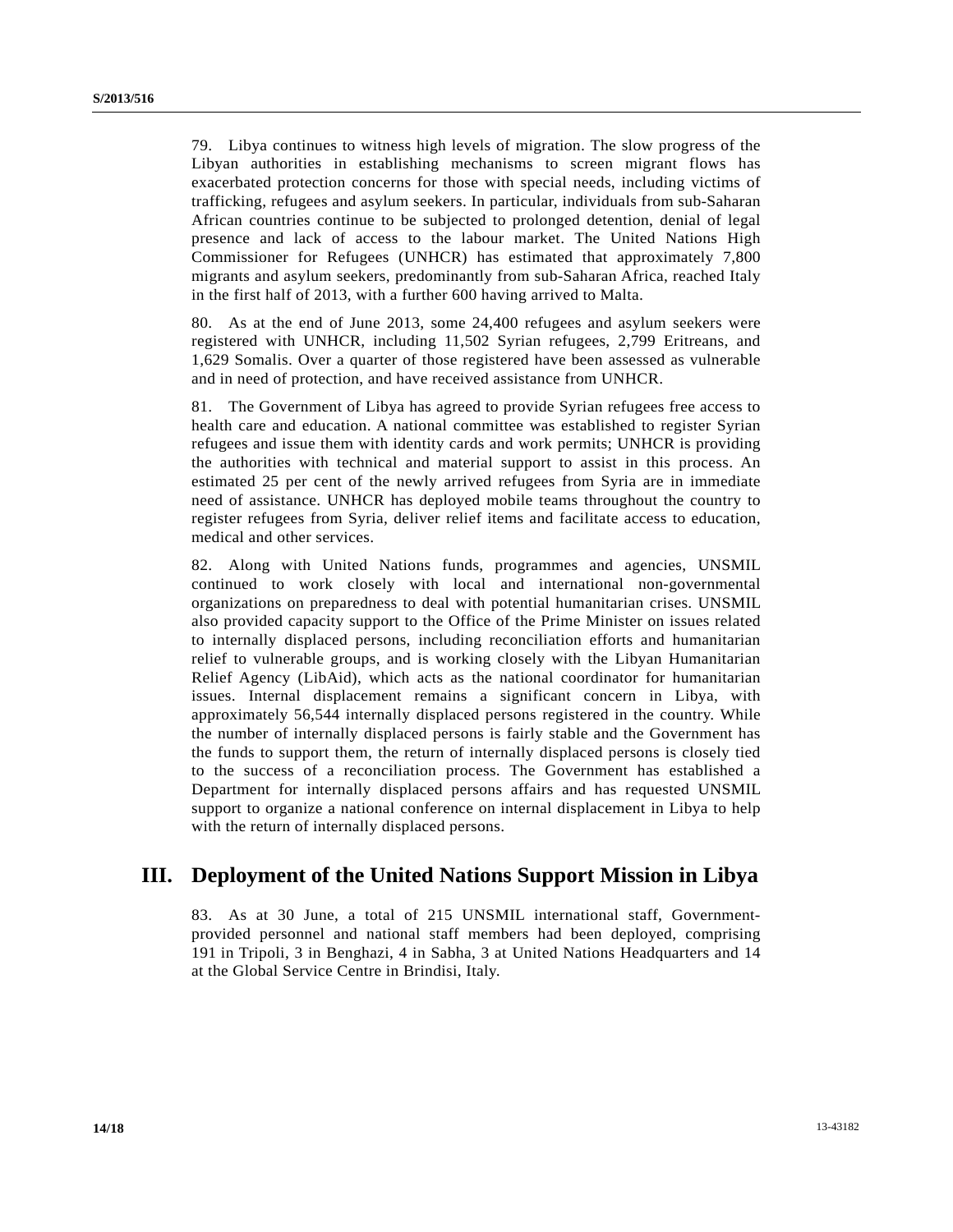## **IV. Safety and security**

84. The bombing of the French embassy in Tripoli in April, the targeting of an Italian diplomatic vehicle in June, and the firing of a rocket-propelled grenade at the United Arab Emirates embassy in July count among the most serious incidents involving the international diplomatic community since the attack on the United States Government facilities in Benghazi in September 2012. The overall deterioration of the security situation in the country, and the continued lack of effective host government protection for the United Nations, necessitated a number of mitigating arrangements and called for further measures indispensable for ensuring the continuation of United Nations operations and programmes.

85. In June, United Nations staff members in Sabha were temporarily relocated to Tripoli after armed clashes erupted between rival tribes and the closure of the city airport.

## **V. Implementation of mission concept**

86. In my report of 1 March 2012, I explained that the UNSMIL mission concept would have at its core the attributes of flexibility and responsiveness, driven by needs on the ground and the normative responsibilities of the United Nations. Although it has not been easy to identify and recruit individuals with the necessary specialist skills in areas such as security sector reform and the constitution-making process for work in Libya, the Mission is now equipped with a small core of relatively senior advisers across all mandate areas.

87. In the effort to recruit the necessary specialist expertise, the Mission has issued 36 post-specific job openings, and ultimately rostered 114 candidates; 20 of the 31 candidates recruited from these post-specific job openings are Arabic speakers. Outreach is a challenge, and the difficulty in recruiting staff fluent in both Arabic and English results in heavy reliance on international and national translators and interpreters.

88. UNSMIL has made a concerted effort to recruit and build the capacity of national professionals, and has to date filled 68 out of 113 national General Service and Professional posts with highly qualified Libyan staff, including 19 women. As at 1 August, women represented 40 per cent of national professionals, 34 per cent of international professionals and 31 per cent of the leadership posts (P5-Special Representative of the Secretary-General), and 26 per cent of field service staff. Unfortunately, international female staff constituted 43 per cent of those departing the mission between January 2012 and 1 August 2013.

## **VI. Financial aspects**

89. By its resolution [66/263,](http://undocs.org/A/RES/66/263) the General Assembly approved the amount of \$36,039,100 for UNSMIL for the period 1 January to 31 December 2012. By its resolution [67/246,](http://undocs.org/A/RES/67/246) the Assembly approved an additional amount of \$50,637,200 for the period up to December 2013, bringing the total resources for UNSMIL for the biennium 2012-2013 to \$86,676,300.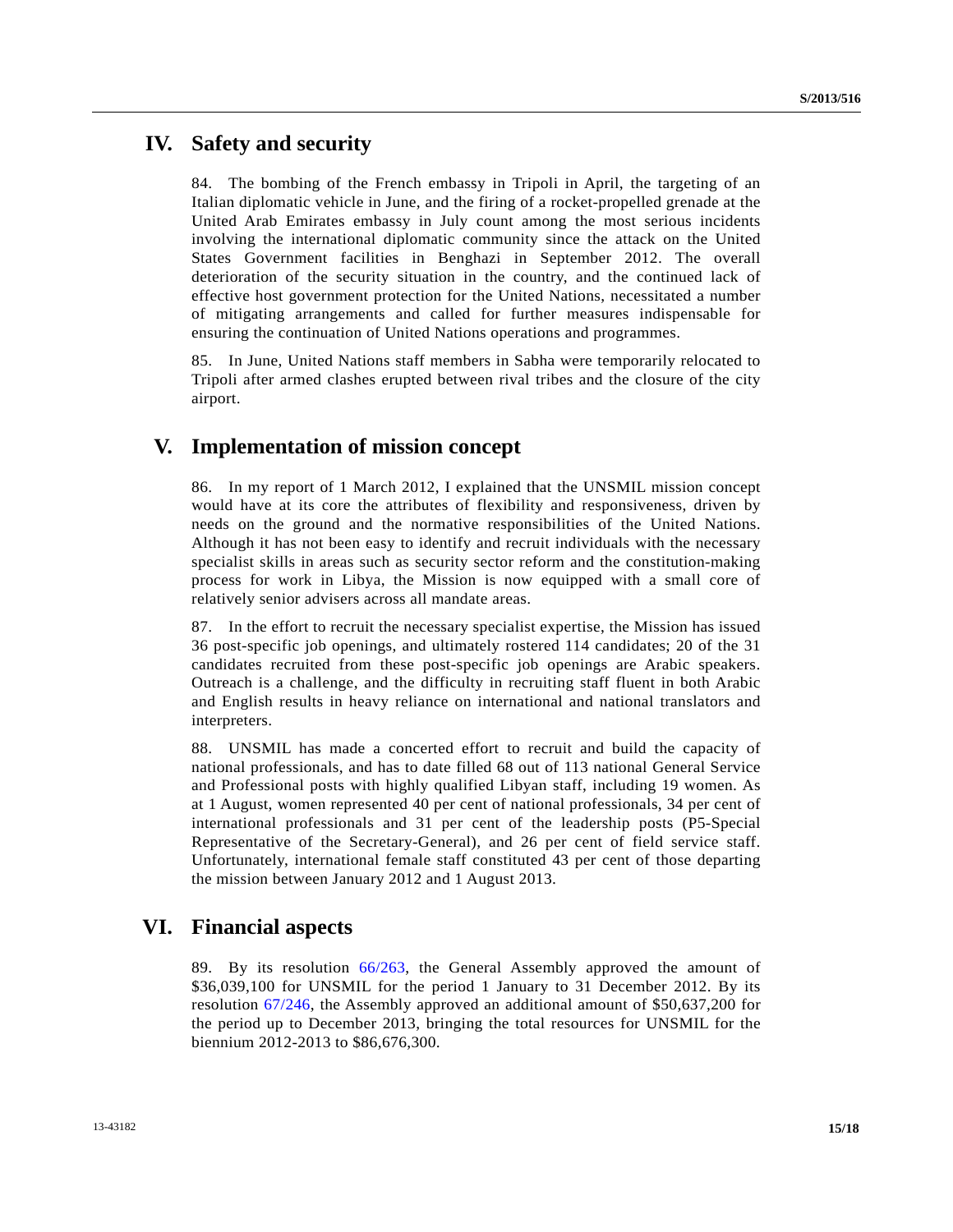## **VII. Observations and recommendations**

90. To safeguard the democratic transition of Libya and enable it to foster genuine progress, it is vital that all political forces demonstrate respect for the elected legitimate political institutions and adherence to the norms that govern their functioning. The centrality of the role of the General National Congress, as the main legislative institution, needs to be affirmed.

91. The considerable political polarization during the reporting period and the risks it carries in a context marked by precariousness and increasing insecurity should not be underestimated. The divisiveness that characterized the debate over the Political and Administrative Isolation Law, and the process leading to its adoption, is a strong reminder of the heavy legacy bequeathed to the Libyan people after decades of brutal authoritarian rule and the difficult consensus-building on a long-term national healing process. The controversy surrounding the law did not end with its adoption. There have been challenges to its constitutionality and warnings that its implementation may exacerbate tensions. It is therefore worth emphasizing the importance of measures regarding the law that will ensure proportionality, fairness, transparency and the safeguarding of civil and political rights in accordance with international human rights and legal standards.

92. The long-overdue adoption of the electoral law for the Constitution Drafting Assembly is expected to accelerate the process of constitution-making and create new political dynamics in the country. The United Nations will continue to work closely with the High National Election Commission, providing it with the support that it needs to ensure the success of the elections.

93. As the constitutional process begins to unfold, I wish to underline the importance of ensuring inclusion and attention to the legitimate aspirations of all segments of Libyan society, including women, minorities and young people. Crucial to the credibility of this process is maintaining a safe and secure environment, free from violence and armed intimidation. The United Nations stands actively ready and committed to provide the support necessary for the success of the constitutionmaking process.

94. I remain deeply concerned at the slow and insufficient progress in the transfer of detainees from the custody of armed brigades to the State. A few thousand detainees remain only nominally under the authority of relevant ministries, and thousands of others continue to be held by armed brigades not affiliated with the State in any form. The continuing ill-treatment and torture in non-State-run detention facilities is unacceptable. I take this opportunity to strongly remind all parties concerned of their duties and obligations to abide by their responsibilities under international humanitarian and human rights law and to cooperate with the Libyan Government in order to speed up the handover of all detainees to the custody of State institutions and set in motion due judicial processes.

95. I am concerned that the process of transitional justice remains almost stalled, with a draft law on transitional justice yet to be adopted by the General National Congress. Along with comprehensive and impartial truth-seeking initiatives, the law on transitional justice is essential for the facilitation of national reconciliation and the critical healing process. A proper legal framework is also needed to address the issue of missing persons and those forcibly disappeared, as is an overall policy on reparations. I therefore urge the Libyan authorities to adopt the legislation on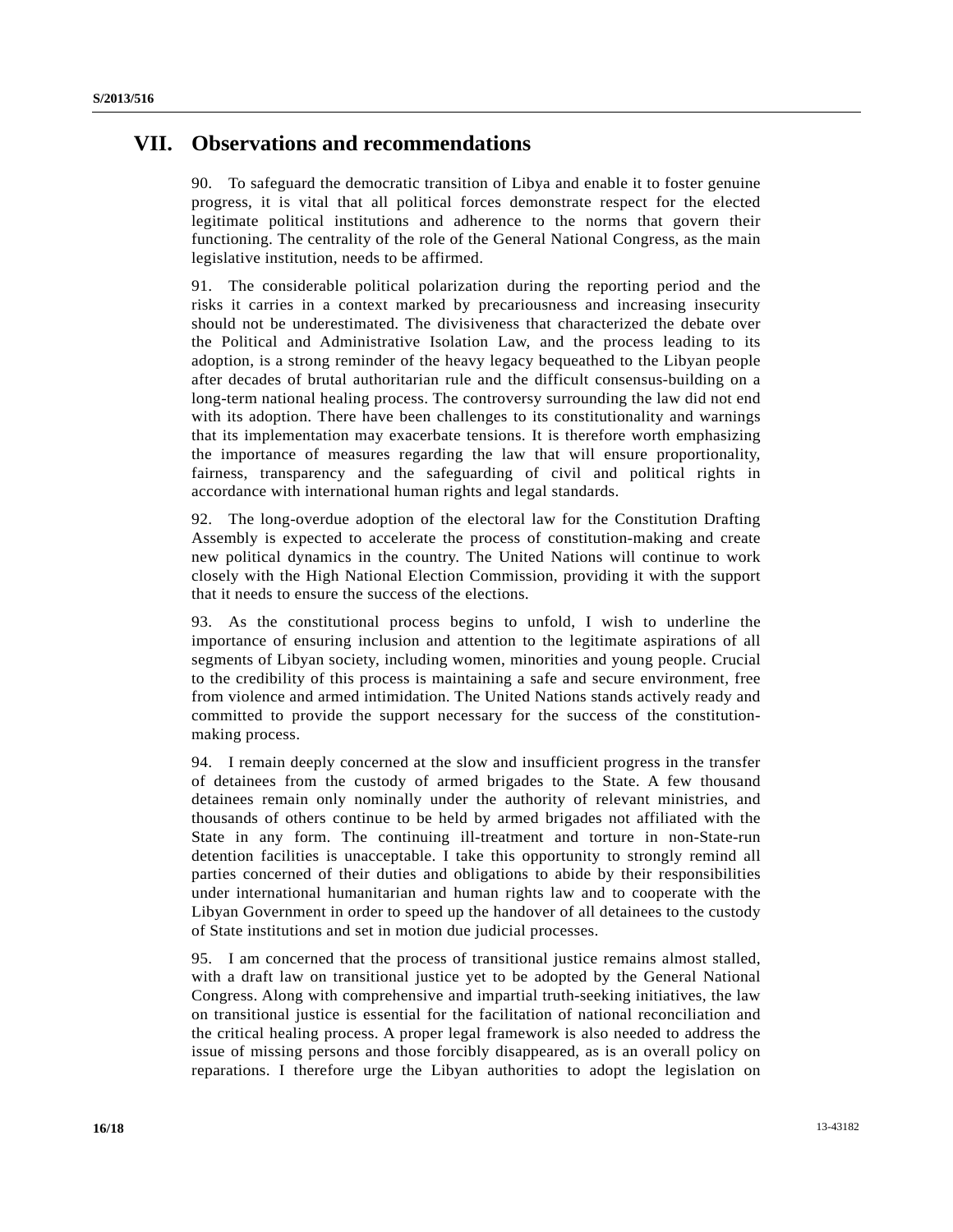transitional justice, and to address these issues in an integrated way as a matter of urgency.

96. The reform of the composition of the Supreme Judicial Council constitutes a significant step towards enshrining the independence of the judiciary. An independent, impartial and professional judiciary is a safeguard for screening those held without charge or trial, and for the trials of senior members of the former regime. The volatile security situation continues to pose an obstacle to the establishment of a fully functioning judicial system. I remain conscious of the scope of the difficulties faced by Libyan judges and prosecutors in seeking to ensure that justice is served. I recommend that the Government adopt a security plan, with the involvement of all ministries concerned, to allow an accelerated resumption of court services across the country.

97. Next month will mark two years since the historic declaration of liberation was made following the cessation of armed conflict in Libya. However, for the transition period to be ultimately meaningful to all Libyan citizens, they need to see tangible improvements in their daily lives, in particular in the delivery of basic services at the local level, including in the areas of public health, education, housing and infrastructure, as well as in the creation of new employment opportunities. I therefore call on the Libyan Government and authorities to give urgent priority to making progress on this front and to make use of the international expertise and assistance that the United Nations, along with partners in the international community, have expressly committed to provide to Libya.

98. I commend the Government of Libya for its intensified efforts towards reforming the security institutions. It cannot be denied that this is an undertaking fraught with difficulties. However, the vision for integrating revolutionaries into the military and security forces or back into civilian life should find expression in a number of concrete decisions and relevant implementation mechanisms. A new national defence act and the reform of conditions of service in the military, in particular salary and pension reform, will undoubtedly constitute a positive step forward.

99. Despite the progress achieved in addressing border security issues, establishing effective control over the vast borders of Libya will take time and require considerable resources. However, given the regional dimension of border security, making tangible and sustainable progress in this regard is unrealistic without the cooperation of Libya's neighbours. The political support and technical expertise of the international community is fundamental in order to address the challenges related to transnational organized crime, terrorism, illegal migration, drugs and arms smuggling, all of which continue to pose a serious danger to the region's stability. I call on all concerned Governments to work collaboratively towards building meaningful partnerships and to lay the ground for the building of serious and viable border security mechanisms.

100. The continuing volatile security situation in Libya in general, and in the eastern and southern parts of the country in particular, is a source of grave concern. Targeted political assassinations, criminal activity and attacks and threats against the diplomatic community continue to plague the country, including Tripoli. The protection of the civilian population and the enforcement of law need to be reaffirmed as a national priority.